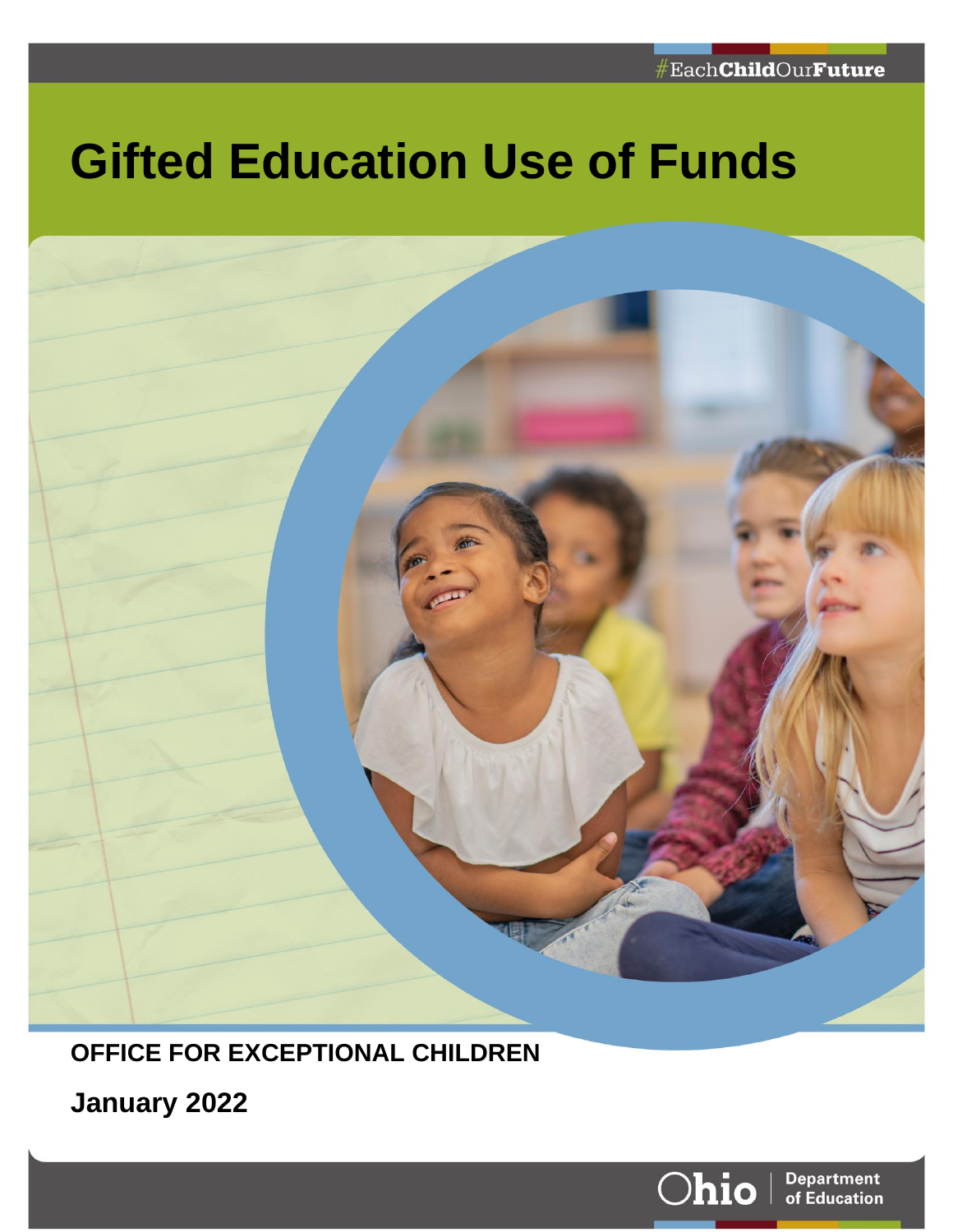# **Gifted Education Use of Funds**

## **Introduction**

This document assists city, local and exempted village districts in understanding their gifted funding amounts, reporting the use of those funds accurately and using those funds on allowable gifted education expenditures.

# **Gifted Funding**

[Ohio Revised Code section 3317.022\(A\)\(6\)\(a\)](https://codes.ohio.gov/ohio-revised-code/section-3317.022) specifies how the gifted funding for city, local and exempted village school districts is to be calculated by the Department. The district can find the total amount of the gifted funding on line F of the Summary School Funding Payment Report (SFPR) for Traditional School Districts [found here](https://education.ohio.gov/Topics/Finance-and-Funding/School-Payment-Reports) on the Department website. A district's Detailed SFPR shows the total amount and detailed calculations related to how that funding is calculated.

For fiscal years 2022 and 2023, gifted funding is determined as follows:

- *Identification funds* in the amount of \$24.00 times the district's enrolled average daily membership (ADM) at grades Kindergarten through grade six times the district's state share percentage.
- *Gifted referral funds* in the amount of \$2.50 times the district's enrolled ADM times the district's state share percentage.
- *Gifted professional development funds* in the amount of \$7.00 in fiscal year 2022 and \$14.00 in fiscal year 2023 times ten percent of the district's enrolled ADM *or* the percentage of the district's enrolled students who are identified as gifted (whichever is greater) times the district's state share percentage.
- *Gifted coordinator unit funds* the amount of \$85,776.00 times the district's number of gifted coordinator units times the district's state share percentage. The number of units is determined as one unit for every 3,300 students in the district's enrolled ADM, with a minimum number of units of 0.5 and a maximum number of units of 8.0.
- *Gifted intervention specialist unit funding* at grades Kindergarten through grade eight in the amount of \$89,378.00 times the district's number of gifted intervention specialist units at grades Kindergarten through grade eight times the district's state share percentage. The number of units is determined as one unit for every 140 students who is identified as gifted and enrolled in grades Kindergarten through grade eight, with a minimum number of units of 0.3.
- *Gifted intervention specialist unit funding* at grades nine through twelve in the amount of \$80,974.00 times the district's number of gifted intervention specialist units at grades nine through grade twelve times the district's state share percentage. The number of units is determined as one unit for every 140 students who is identified as gifted and enrolled in grades nine through twelve, with a minimum number of units of 0.3.

# **Reporting Gifted Education Expenditures**

[Ohio Law](https://codes.ohio.gov/ohio-revised-code/section-3324.09) requires the Department to publish on its website the funds received by each district for gifted education and each district's reported expenditures of those funds. The annual expenditure reports can be [found here](http://education.ohio.gov/Topics/Special-Education/Special-Education-Data-and-Funding/Gifted-Education-Expenditures) on the Department's website.

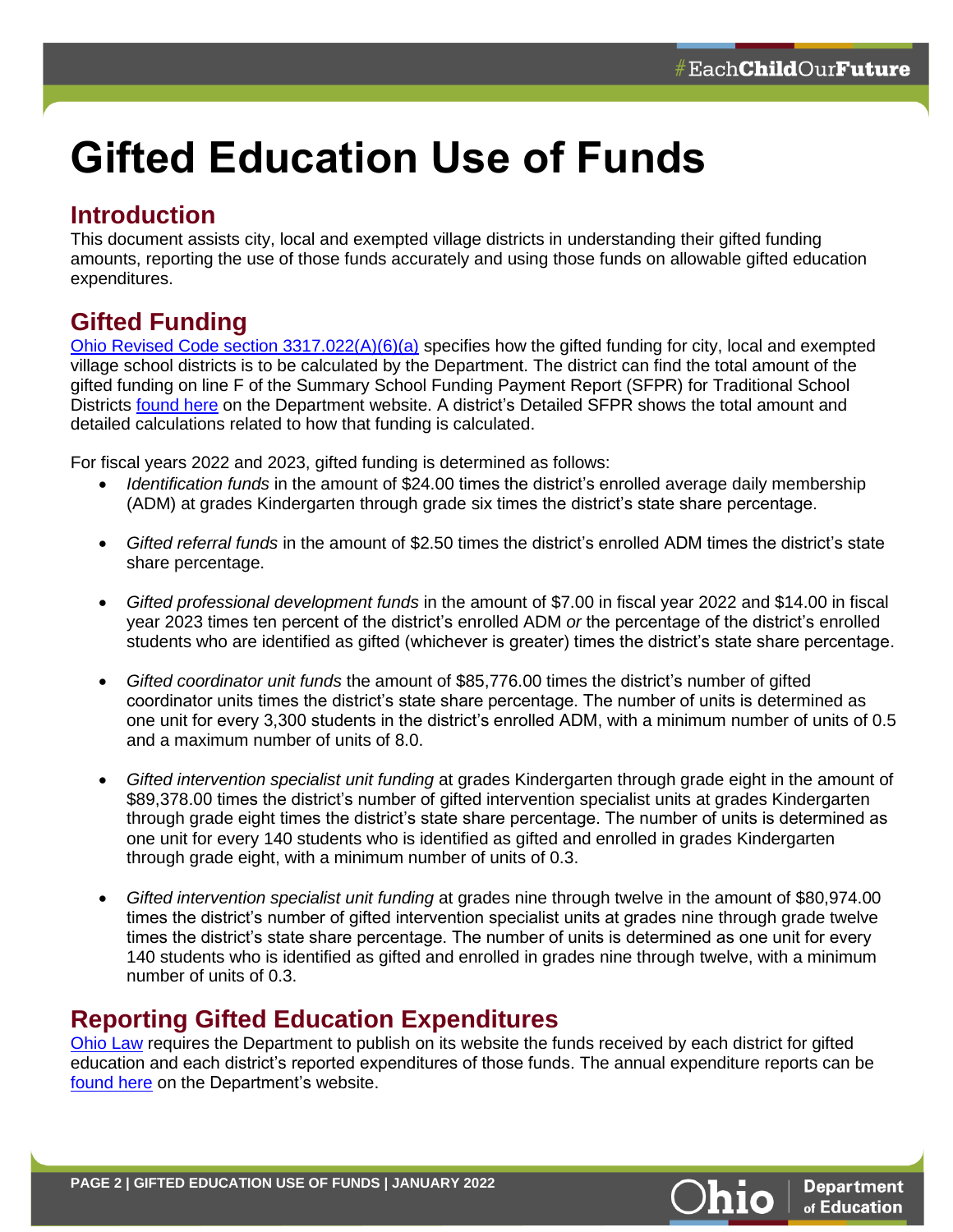The website includes the list of function codes from the Uniform School Accounting System (USAS) Manual that districts must use to report gifted expenditures to the Department in the Education Management Information System (EMIS). A schedule for reporting expenditure data in EMIS can be [found here](http://education.ohio.gov/Topics/Data/EMIS/Reporting-Responsibilities/EMIS-Data-Collection-Calendars) on the Department website.

The USAS function codes for gifted education are as follows:

- **1210 (Academically Gifted):** Services for students identified as being gifted in areas such as superior cognitive ability, specific academic ability, visual or performing arts ability, and creative thinking ability.
- **1211 (Identification):** Services for the identification of students who are gifted.
- **2230 (Gifted Support Services):** Activities and services that support gifted instruction.
- **2231 (Gifted Education Coordinator Services):** Activities and services associated with the coordination of services for students who are gifted.
- **2232 (Gifted Training Services):** Those activities designed to contribute to the professional or occupational growth and competence of gifted intervention specialists during their service to the school district. Workshops, demonstrations, school visits, courses for college credit, sabbatical leaves and travel leaves are among those activities.

While these function codes are clearly connected with gifted expenditures, it is possible that expenditures related to the education of students who are gifted may fall outside of these limited function codes. In such instances, districts may decide to report allowable gifted expenditures using additional function codes.

**NOTE:** If districts report allowable gifted expenditures using function codes not specifically related to gifted expenditures as identified above, they may be required to submit additional clarifying information to the Department to determine compliance with gifted expenditure requirements. Districts, therefore, are strongly encouraged to report allowable gifted expenditures using only the function codes described above.

# **Using Funds for Allowable Expenditures**

Three fundamental principles apply to a district's use of gifted education funds.

*First, a district's total or overall allocation must be spent on gifted education.* [Ohio Law](https://codes.ohio.gov/ohio-revised-code/section-3317.022) specifies that a district's funds received for gifted education must be spent only for the identification of students who are gifted, gifted coordinator services, gifted intervention specialist services and other service providers approved by the Department and gifted professional development. Other service providers approved by the Department include service providers who meet the qualifications and requirements of the *[Operating](https://codes.ohio.gov/ohio-administrative-code/rule-3301-51-15)  Standards [for Identifying and Serving Students Who are Gifted](https://codes.ohio.gov/ohio-administrative-code/rule-3301-51-15)*. See the Gifted Education Use of Funds section below for more details. If the Department determines a district spends gifted funds on unallowable expenditures, the Department is required to reduce foundation funding by that amount.

*Second, districts have flexibility to spend across gifted funding components.* Districts have flexibility to meet the requirements of Ohio Revised Code and the *Operating Standards for Identifying and Serving Students Who are Gifted*. Funding is not restricted at the component level, so districts have flexibility to spend gifted funding on any combination of the allowable expenditures listed below.

*Third, districts may roll over any unspent funds*. While the law requires the Department to reduce funding to a district by the amount spent on expenditures unrelated to gifted students, if a district has *unspent* gifted

**Department** of Education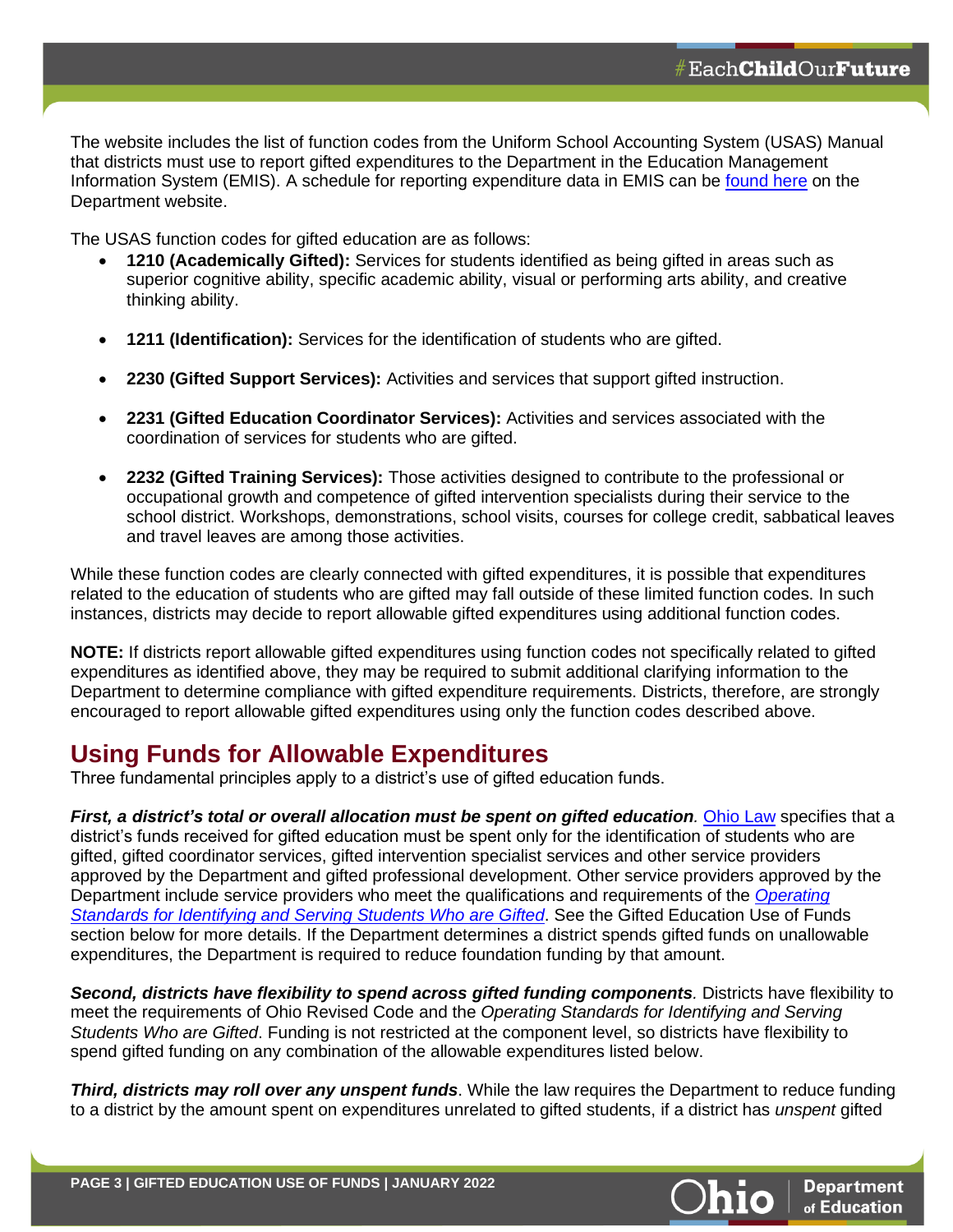funds for fiscal year 2022 (FY2022), those funds may be rolled into the next fiscal year (FY2023). Additional guidance regarding FY2023 and beyond will be forthcoming.

## **Gifted Education Use of Funds**

The following explains the allowable expenditures related to each of the USAS function codes for gifted education.

## **USAS Function Code 1210: Academically Gifted**

#### **Allowable Expenditures**

- Salary and benefits for qualified staff assigned as gifted intervention specialists. For gifted intervention specialists who are not assigned to gifted education full time, use a percentage.
- For general education teachers designated as providers of gifted services, use a percentage of their salary and benefits that is equivalent to the percentage of their total student caseload receiving gifted services.
- For trained arts instructors providing gifted services, use a percentage of their salary and benefits that is equivalent to the percentage of their total student caseload receiving gifted services.
- The purchase of qualified contracted staff or qualified shared staff from an educational service center, a school district or other entity to provide gifted services.
- Curriculum and instructional materials that are directly related to services for students who are gifted.
- Social and emotional supports for students who are gifted, including guidance, curricular and instructional practices and mental health counseling. These supports may include, but are not limited to, counseling from educators and other qualified professionals, peer mentorships and supports for students who are twice exceptional.
- Expenses related to internships, mentorships, credit flexibility plans and higher education coursework, including College Credit Plus, for students who are gifted.
- Family engagement and community outreach activities specifically designed to raise awareness of gifted education, including opportunities for gifted services and supports.
- Talent development strategies to support opportunities and access to gifted education for students from underrepresented student groups. Talent development strategies provide students access to challenging content in combination with instructional supports so that students can build confidence, realize their full potential and demonstrate higher levels of academic achievement.

#### **Expenditures** *Not* **Allowed**

- Facilities and maintenance costs that are generally applicable to all students in the school or district.
- Transportation costs that are generally applicable to all students in the school or district.
- Curriculum and instruction expenses that are generally applicable to all students in the school or district.

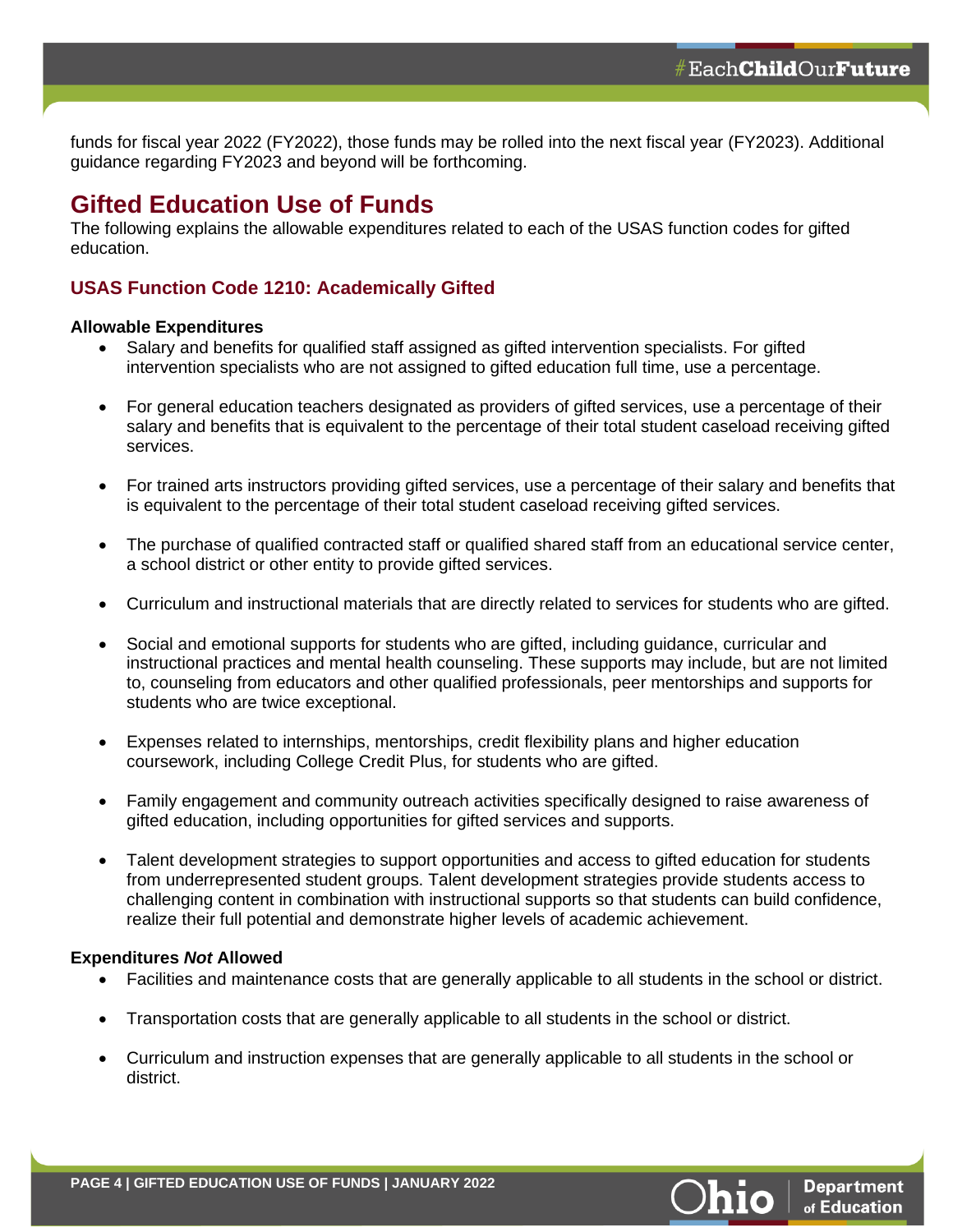## **USAS Function Code 1211: Gifted Identification**

#### **Allowable Expenditures**

- The purchase of testing materials and scoring for the purpose of gifted identification. Use only approved tests from the List of Approved Assessments [located here](https://education.ohio.gov/Topics/Other-Resources/Gifted-Education/Gifted-Screening-and-Identification/Chart-of-Approved-Assessment-and-Gifted-Education) on the Department website.
- Salary and benefits of qualified staff assigned to the identification of students who are gifted. Use the percentage of staff time assigned to identification.
- The purchase of qualified contracted staff or qualified shared staff from an educational service center, a school district or other entity to provide identification services.
- Talent development strategies to support the identification of students who are gifted from underrepresented student groups. Talent development strategies provide students access to challenging content in combination with instructional supports so that students can build confidence, realize their full potential and demonstrate higher levels of academic achievement.
- Expenses directly related to professional development for any or all district staff members on equitable identification practices for all student groups.
- Family engagement and community outreach activities specifically designed to raise awareness of gifted education, including opportunities for gifted identification testing.

#### **Expenditures** *Not* **Allowed**

• Costs related to tests that are not on the List of Approved Assessments, unless those tests are used for talent development strategies that support the identification of students who are gifted.

### **USAS Function Code 2230: Gifted Support Services**

#### **Allowable Expenditures**

- Expenses directly related to professional development for general education teachers who are designated as providers of gifted services. This professional development must address the gifted education competencies required by the *Operating Standards for Identifying and Serving Students Who are Gifted*.
- Professional development must be from an individual who holds licensure or endorsement in gifted education, a graduate degree in gifted education or is a state or national presenter in gifted education.
- General education teachers designated as providers of gifted services must receive professional development that meets the requirements set forth in the *Operating Standards for Identifying and Serving Students Who are Gifted*. A brief resource guide for this professional development is [located](https://education.ohio.gov/Topics/Other-Resources/Gifted-Education/Teaching-Gifted-Students-in-Ohio/High-Quality-Professional-Development-HQPD-in-Gi)  [here](https://education.ohio.gov/Topics/Other-Resources/Gifted-Education/Teaching-Gifted-Students-in-Ohio/High-Quality-Professional-Development-HQPD-in-Gi) on the Department website.

#### **Expenditures** *Not* **Allowed**

• Professional development that does not address the gifted education competencies required by the *Operating Standards for Identifying and Serving Students Who are Gifted*.